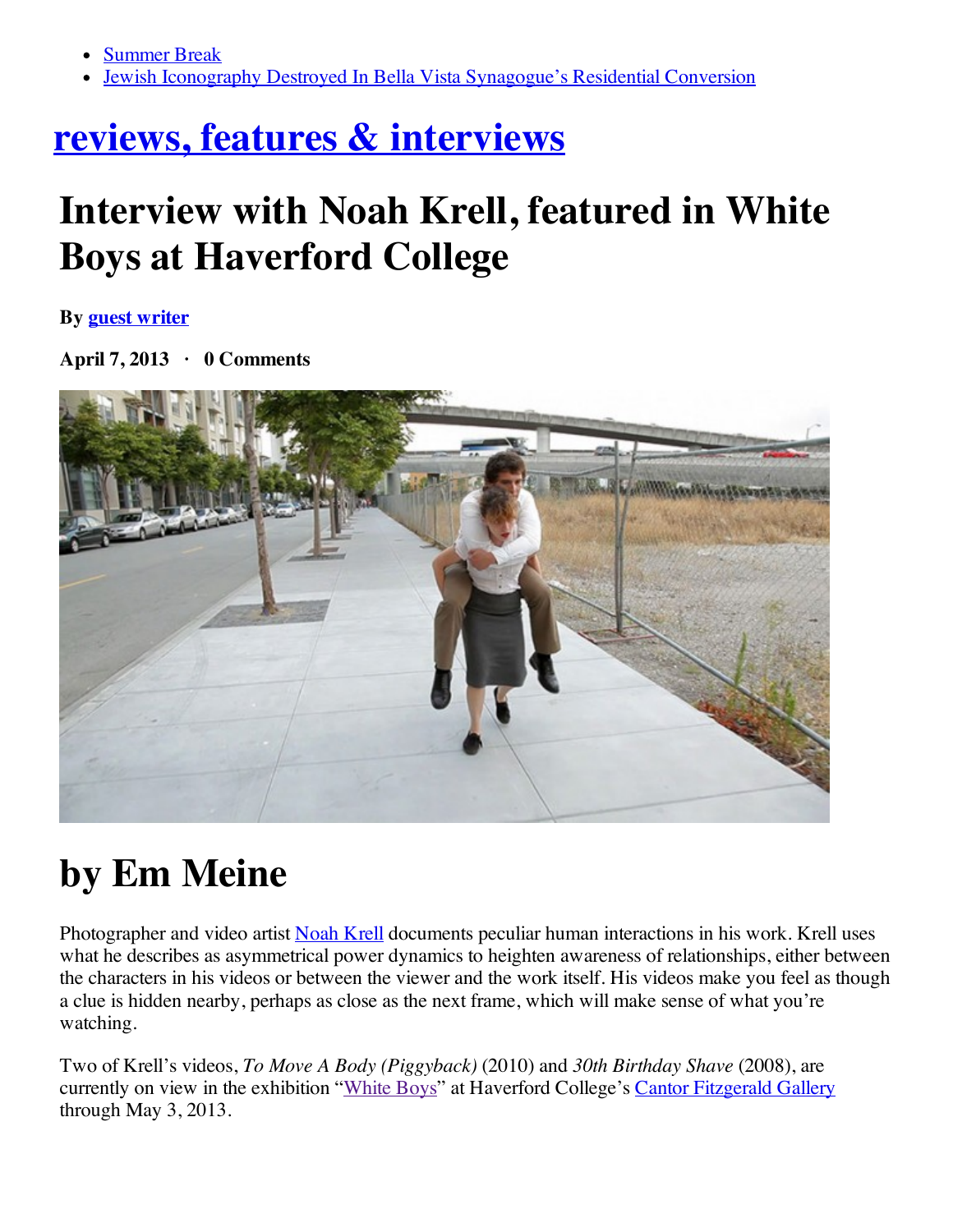

Title: To Move A Body (Piggyback) Date: 2010 Medium: Single Channel HD Video Duration: 4:06

I have been captivated by Krell's work since long before we met through the M.F.A. program at the California College of the Arts, where we've both studied (though not at the same time). Noah grew up in southern Maine, and earned a B.A. in Human ecology with a focus on photography from the College of the Atlantic in 2001. His transition from photo to video began several years later, shortly before he moved to San Francisco in 2009 to attend graduate school.

Noah and I spoke in March about the two videos he has included in "White Boys," as well as how his investigations are evolving in more recent works.



Title: 30th Birthday Shave Date: 2008 Medium: Single Channel Digital Video Duration: 37:31

The video *To Move A Body (Piggyback)* consists of a woman in business attire carrying a similarly dressed man piggyback down a city sidewalk. The man, performed by Noah, holds his arms around the woman's shoulders, and looks around blankly as the pair makes its way down the street. As the four minute and six second video progresses, the physical strain of Noah's mass takes its toll on the woman. She has to readjust the positioning of her load, stumbles a few times, and ultimately collapses backwards from the weight. Though the action we witness on screen is simple and direct, the video is fascinating. Krell manages to confound the audience, balancing familiarity and absurdity in a way that renders us incapable of formulating an assumption about what might happen next.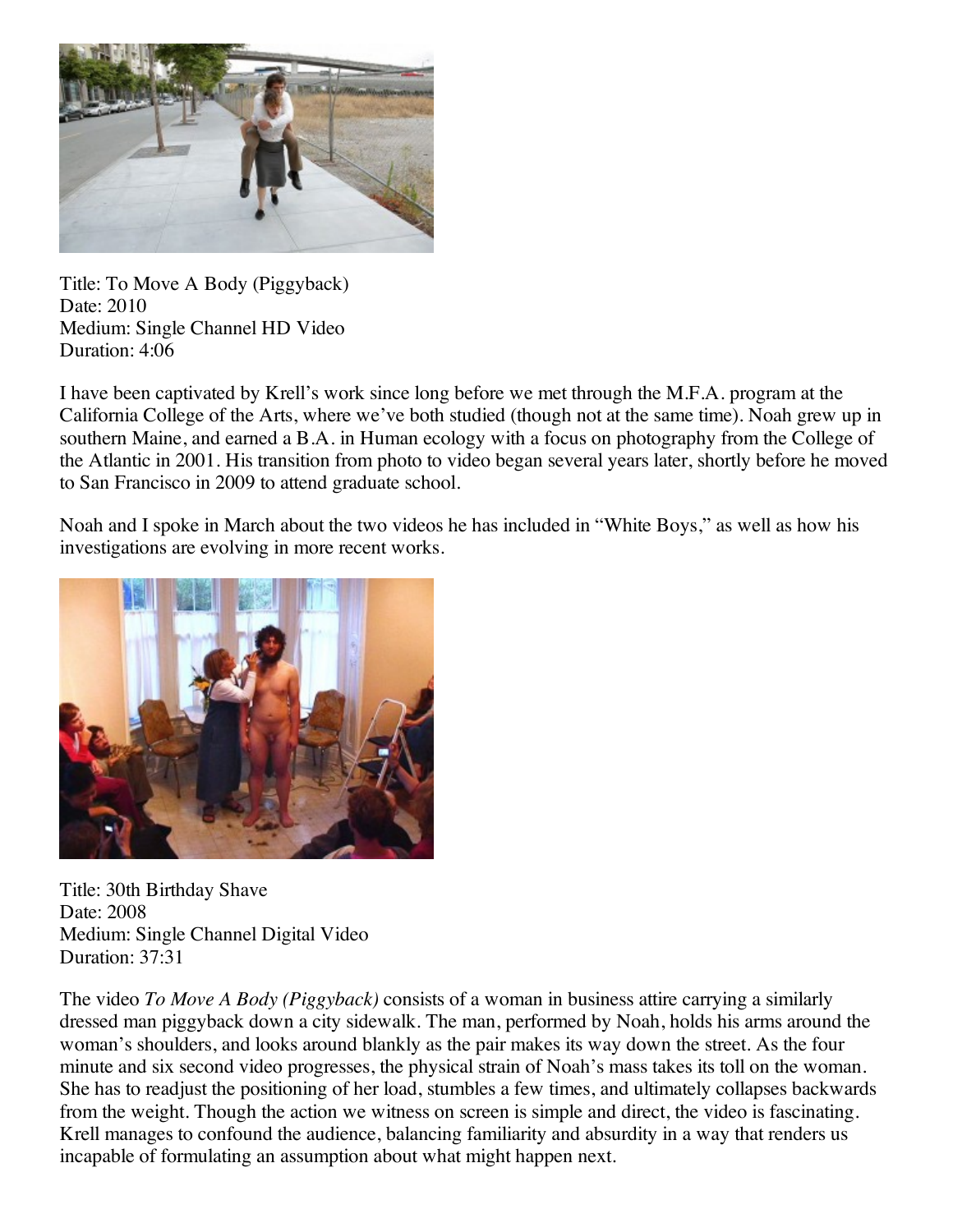The emotive power of Krell's work does not obliterate the fact of his white male identity. Krell does, however, transform the significance of his own body in a way that shifts emphasis towards the bizarre non-verbal interaction taking place.

In *(Piggyback)*, I initially find myself perplexed by the conditions that would precipitate a petite, young woman to haul a disinterested man down a street on her back.

While the power of straightforward depictions of male dominance and female submissiveness has been diluted by overuse, Krell's work avoids this pitfall. *To Move A Body (Piggyback)* acknowledges its problematic gender roles and moves beyond them by offering so many other oddities- it's impossible to get hung up on a singular issue. Several strangers walk past the pair, and their reactions become more interesting than any issues surrounding the dynamic between Noah and the woman. The relationship between the two characters ultimately reads more as a feat of exertion than a concession of control.



Title: Our Proximity Date: 2012 Medium: Single Channel HD Video Duration: 14:28

*(Piggyback)* is one iteration of a series of To Move A Body videos, which Krell made in response to the male body and video artists of the sixties and seventies he became familiar with in grad school. He described feeling that the hyper-masculine gestures depicted in the work of artists like Vito Acconci and Chris Burden seem tedious in a contemporary context.

In *30th Birthday Shave*, searching for a meaningful ceremonial rite of passage to mark the adult milestone referenced in the title, Noah stands nude in front of a staged kitchen table and chairs, in a room filled with people. He gives the audience a brief introduction: exactly nine months prior, he shaved off all of his body hair in preparation for this performance. His mess of curls and unruly beard, along with all (yes, all) of the other hair on his body is about to be shaved off by Noah's mother, whose denim dress and Teva sandals amplify the supportive, maternal, and empathetic energy she's obviously directing towards her son. The ensuing video is a document of that shave, both excruciatingly uncomfortable and incredibly endearing.

I asked Noah what it was like to ask his mother, a former preschool and kindergarten teacher, to participate in Shave. Krell described her initial response as incredibly hesitant; she asked him if there wasn't anyone else he could find to take part in the piece. Though Noah's mother did choose to be a part of the work, the extent to which she was comfortable doing so was tenuous up until the performance began. Her reservations about being perceived as perverse led the two of them to have conversations about the taboo surrounding parent/child intimacy. Over the course of the nine months preceding the performance, they talked about the kind of direct physical intimacy a parent has with her young child's body, and how that relationship suddenly becomes tremendously inappropriate. This remains the case while both parent and child are physically self-sufficient, until an elderly parent requires the intimate